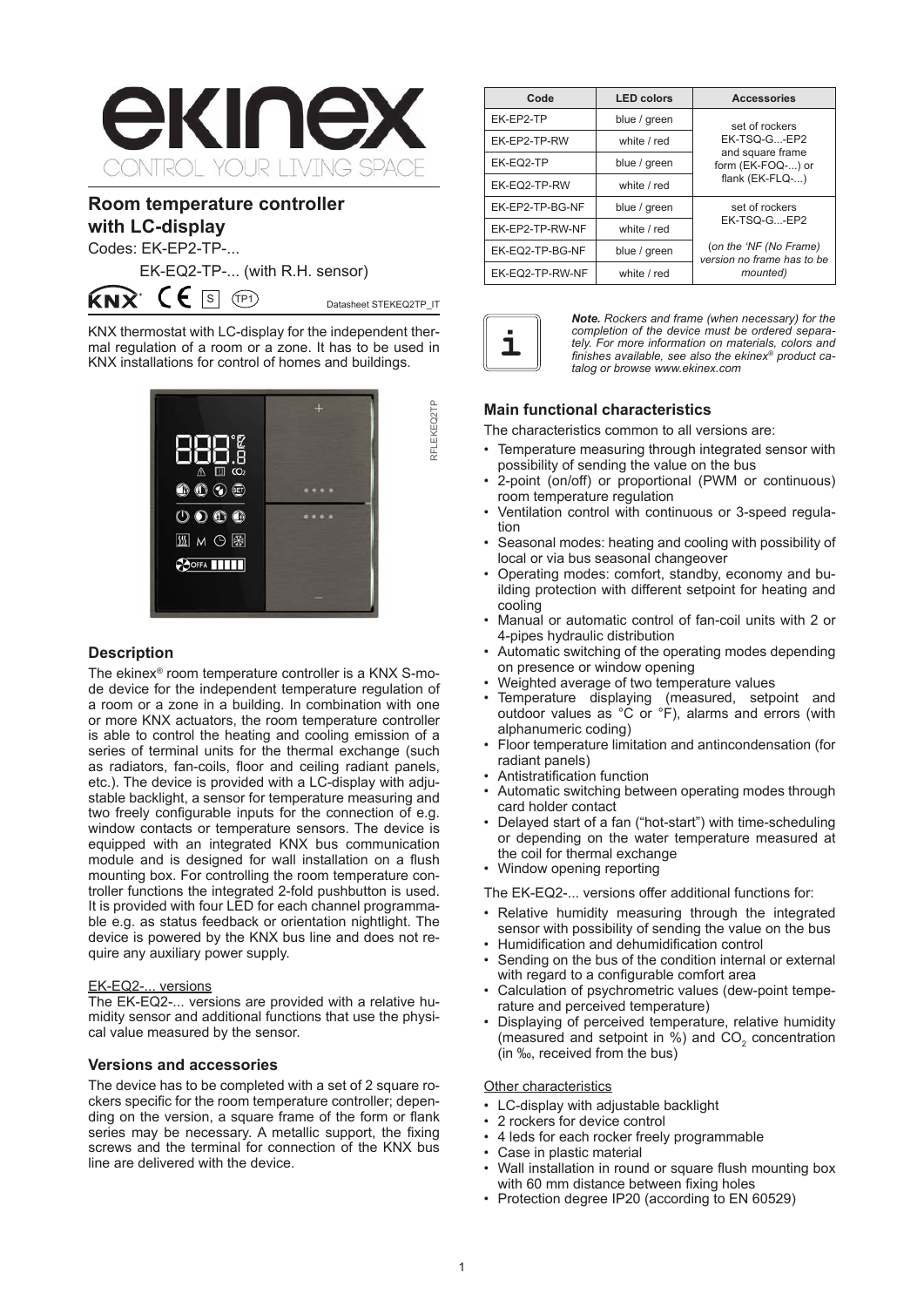- Classification climatic 3K5 and mechanical 3M2 (according to EN 50491-2)
- Pollution degree 2 (according to IEC 60664-1)
- Weight 70 g (85 g with mounting support)
- Dimensions 82 x 75 x 35 mm (WxHxD)

### **Technical data**

- Power supply 30 Vdc from KNX bus line
- Current consumption < 13 mA

#### Environmental conditions

- Operating temperature: −5 ... +45°C
- Storage temperature: −25 ... +55°C
- Transport temperature: −25 ... +70°C
- Relative humidity: 95% not condensing

### **Device operation**

The device can be configured to operate as a stand-alone device (local control) or slave device (control via bus).

#### Using as a stand-alone device

The control is carried out locally with the two rockers on the front side of the device. During the configuration it is possible to enable selectively the available functions. Depending on the configuration done with ETS, it is possible to:

- change temporarily the setpoint of the current operating mode;
- display an information sequence;
- control a ventilation terminal device;
- change the setpoint values for the operating modes comfort, standby and economy;
- adjust the intensity of the backlight;
- display the physical address and the firmware release of the device;
- change the heating/cooling mode (seasonal changeover).

### Using as a slave device

The control is carried out remotely by another KNX device acting as a supervisor that sends to the thermostat via bus the operational parameters: e.g. setpoint values, operating modes or seasonal modes. The possibility of changing locally the operational conditions, received via bus by the master device, are limited in comparison to the use as a stand-alone device and are indicated on the display by the symbol M (Manual). In this case, the operating parameters of the room temperature controller can be changed centrally at the master device.

# **LC-display**

The thermostat has an LCdisplay with adjustable backlight that occupies vertically the left half of the front side. Depending on the information to be displayed, a combination of digits and symbols can be switched on. The light intensity emitted from the display can be set during the configuring with ETS and later adjusted manually to the light conditions of the room.



### **Symbols**

| Simb.           | <b>Meaning</b>                                                                               |            |             |
|-----------------|----------------------------------------------------------------------------------------------|------------|-------------|
|                 | Temperature (in °C or °F), relative humidity (in %), CO <sub>2</sub><br>concentration (in ‰) |            |             |
|                 | Alarm, error                                                                                 |            | Economy     |
| DI              | Window opening                                                                               |            | Standby     |
| CO <sub>2</sub> | CO <sub>2</sub> concentration                                                                | 16         | Comfort     |
| n               | Internal temperature                                                                         | <u>sss</u> | Heating     |
| ◐               | <b>External temperature</b>                                                                  | м          | Manual      |
| 9               | Relative humidity                                                                            |            | Slave       |
| (E)             | Setpoint                                                                                     |            | Cooling     |
|                 | <b>Building protection</b>                                                                   |            | Fan control |

# **Rockers**

The symbols on the rockers are predefined and cannot be modified. The areas marked by the symbols + (plus) and - (minus) allow the change of the temperature setpoint, the fan speed or to select a setting, while those marked by the symbols allow e.g. the displaying of a sequence of information, the change of the operating mode, the ventilation control, the seasonal changeover (heating/cooling) or the access and confirmation a setting change.



1) + (plus) symbol: increase of value

2) **sees** symbol: display of information (short pressing), change of setpoint (long pressing), confirm of a setting<br>3) ●●●● symbol: ventilation control, change of operating mode, operation exit

4) - (minus) symbol: decrease of value

**Seasonal operating modes**

The device allows the control of the room temperature for both modes of operation of the thermal system: heating and cooling. If a 4-pipe hydraulic distribution is present, the device can be configured so that the switching between heating and cooling modes is done automatically for the same room and in the same day, if the central system provides simultaneously warm and cold conveying fluids. The active mode of the system is displayed by an appropriate symbol.

# **Operating modes**

| Symbol     | Seasonal operating mode / device status                                                  |
|------------|------------------------------------------------------------------------------------------|
| <u>SSS</u> | Heating seasonal operating mode, request of the device satisfied or<br>achieved setpoint |
| <u>\)</u>  | Heating seasonal operating mode, device requesting heating or<br>setpoint not achieved   |
|            | Cooling seasonal operating mode, request of the device satisfied or<br>achieved setpoint |
|            | Cooling seasonal operating mode, device requesting cooling or<br>setpoint not achieved   |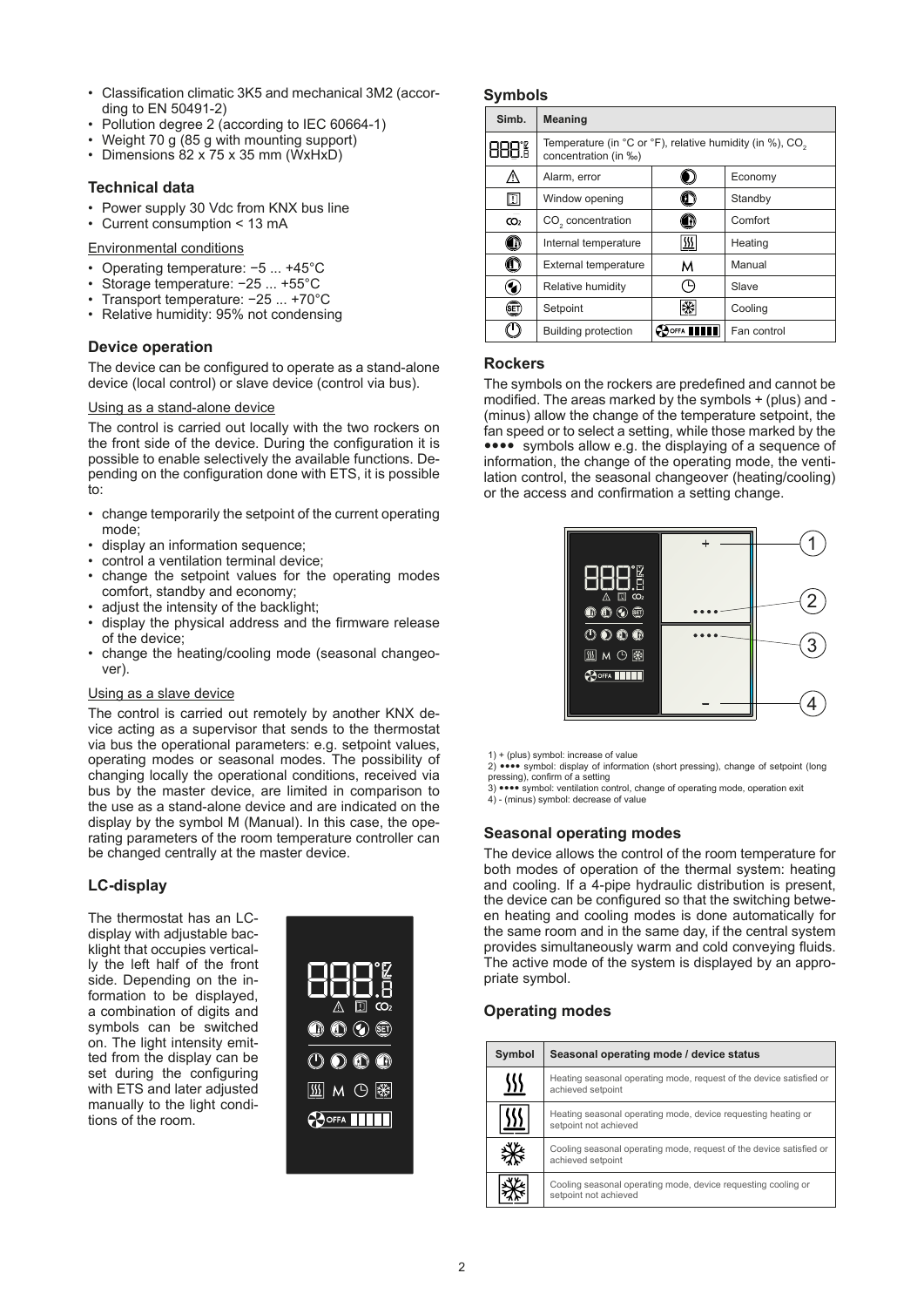The device has four operating modes with setpoint values to be set independently for the operation in heating and cooling. The setpoint values as well as the using during the day of the various operating modes depend on a number of specific factors such as the building type, the use of the room, the individual perception of heat and cold, the 'inertia characteristic of the room terminals, etc. and should be carefully considered with the planner of the heating system, the customer and the user.

### Comfort

The comfort operating mode is generally set when people occupy continuously a room.

### **Standby**

The standby operating mode is set in case of absence of short duration from the room. This mode provides a small attenuation of the temperature compared to comfort mode; the attenuation assumes a different direction depending on the seasonal mode setting (lower temperature for heating, higher temperature for cooling).

#### Economy

The economy operating mode is set for example in case of prolonged absence from the room, during the night hours, etc. and provides an bigger attenuation of temperature larger than the standby mode.

### Building protection

The building protection operating mode is provided with a temperature threshold; when exceeded, warm or cold conveying fluid is requested to the thermal generator to avoid potential damages to the building (equipment, furnishings, devices) caused by too low (frost protection) or too high (overheating protection) internal temperatures. The building protection function is effective only when the thermal generator (boiler or chiller) is regularly operating. If configured and connected to a window contact, the device automatically switches to the building protection mode at the window opening and switches back to the previous mode at the window closing.



*Note. If the device is in the building protection mode, when the temperature exceeds the threshold*  **1** setting, the valve of the hydraulic circuit is opened even if the fan is switched off.

### Changing operating mode

If the device is configured to operate as a slave, the setting of the operating mode is done via bus by another KNX device with supervising function (such as a timer or a centralised control and visualisation unit) of the building automation system. The only change of operating mode enabled manually is the recalling of the comfort mode for a configurable time interval with ETS. If the device is configured for stand-alone operation, the change of the operating mode is done manually using the rockers for the control of the room temperature controller functions.

### **Ventilation control**

The device allow the control of the ventilation function. The regulation may be continuous or stepwise (max 3 speed levels).

| Symbol | <b>Fan operation</b>                                                                                                                                                                                             |  |
|--------|------------------------------------------------------------------------------------------------------------------------------------------------------------------------------------------------------------------|--|
|        | Switched off mode (OFF): the fan is switched off<br>and the regulation can not activate it, indipendently<br>from the the difference between the measured tem-<br>perature and the current temperature setpoint. |  |
| W<br>А | Automatic mode (A): the fan speed is automatically<br>regulated depending on the difference between the<br>measured temperature and the current temperature<br>setpoint.                                         |  |
|        | Manual mode: the fan speed is manually forced<br>to the level corresponding to the number of bars<br>switched on (from 1 to 5).                                                                                  |  |

# **Mounting position**

For the temperature control function the value of the room temperature may be measured by the temperature sensor integrated in the device, by another KNX temperature sensor, by a temperature sensor connected to one input, or be calculated as a weighted average value of two different sources.



If the temperature value measured by the integrated sensor is used, for an optimal temperature control the device must be installed taking care of:

- installing the device on an inner wall of the room at a height of about 1.5 m from the floor;
- not shielding the device with curtains, furniture or other;<br>• verifying that from the duct connected to the wall bey
- verifying that from the duct connected to the wall box does not come airflows that might affect the temperature measurement;
- avoiding the installation close to heat sources (such as domestic appliances or lighting devices), pipes for the distribution of hot or cold water and terminal devices for heating and cooling;
- avoiding the installation where the device may be subject to direct sunlight through glass surfaces.

If these conditions can not be satisfied, it is appropriate to use a weighted average value between two temperature values measured in the same room according to the different possibilities offered from the device (temperature sensor connected to an input or a KNX temperature sensor). If a second temperature value can not be measured, it is also possible to correct the value measured by the sensor integrated in the device using the appropriate offset parameter in the ETS application program.

### **Mounting**

The device has degree of protection IP20, and is therefore suitable for use in dry interior rooms. The installation of the device requires the following steps:

- a) fix the metallic support (f) with the screws supplied (e) on the wall box (g);
- b) if required, snap a square frame (d) of the form or flank series, inserting it from the rear of the device (b) ;
- c) connect the sensors or the contacts required to the 4-poles screw terminal block on the rear of the device;
- d) insert the terminal for the bus (red/black), previously connected to the bus cable, in its slot on the rear side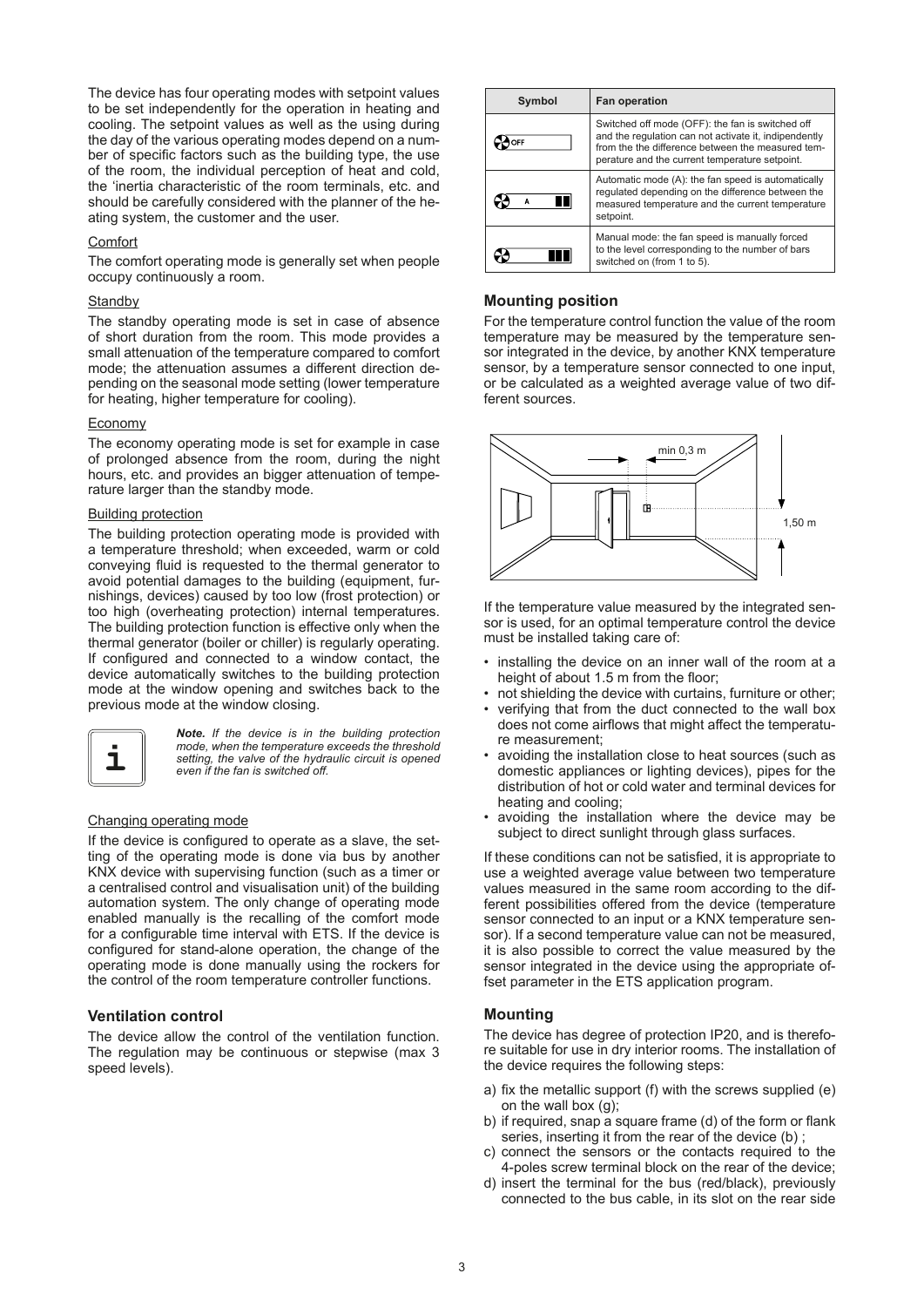(see also: "Connection of the KNX bus line". At this point it is recommended to carry out the commissioning of the device (see also "Configuration and commissioning") or at least the download of the physical address;

- e) install the device (b) on the metallic support (f) through the spring system, tightening then the two screws. Mounting the device follow also the indication TOP (arrow tip pointing up) on the rear side of the device;
- f) snap the two rockers (a) onto the device for the operation of the room temperature controller.

The device can only be mounted on a round or square wall flush mounting box with 60 mm distance between fixing holes. If necessary, the metallic support for mounting on the wall box can also be ordered separately using the code EK-SMQ.



# **Switching and display elements**

The device is equipped with a backlighted LC-display, 2 mechanisms for rockers mounting, 4 programmable LEDs for each channel, a programming LED and a programming pushbutton.

Switching elements

- Pushbutton (3) for switching between the normal and programming operating modes
- Mechanisms (8) for room temperature control functions to be completed with 2 square rockers

#### Display elements

- LC-display (1) with digits and symbols for displaying the operating conditions of the device
- Red LED (4) for indication of the active operating mode (on = programming, off = normal operation)
- Eight freely programmable LEDs with lightguide (5); e.g. as status feedback or as orientation nightlight

#### **Measuring elements**

The devices is provided with two sensors:

- temperature sensor (not visible, positioned behind the passage 7);
- relative humidity sensor (6).





*Note. Programming pushbutton and LED are accessible from the front side of the device. The device addressing may be easily carried out after the assembly of the frame, removing the rockers. Once the addressing has been carried out, the device configuration can be later downloaded without pressing the programming pushbutton.*

### Temperature sensor

The integrated temperature sensor measures the temperature value in a range from 0 °C to +40 °C with a resolution of 0.1 K. The measured value can be corrected by the environmental influences by means of an offset parameter. In order to avoid that too rapid temperature fluctuations negatively affect the regulation process, an acquisition filter can be set. If necessary, for the regulation can be used a weighted average between the value measured by the integrated sensor and another temperature value measured in the room by a temperature sensor connected to one of the inputs of the device or received via bus by another KNX device. The value measured by the sensor can be sent on the bus.

#### Relative humidity sensor (only for EK-EQ2-TP-...)

The measurement of the relative humidity of the room air mass significantly extends the functions of thermal regulation and allows to increase comfort and safety of operation. In combination with the HVAC system, the device allows to perform a real building climatic control independently for each room or zone, adding to heating and cooling of the possibility of controlling the dehumidification and humidification of the rooms. The value measured by the sensor can be sent on the bus..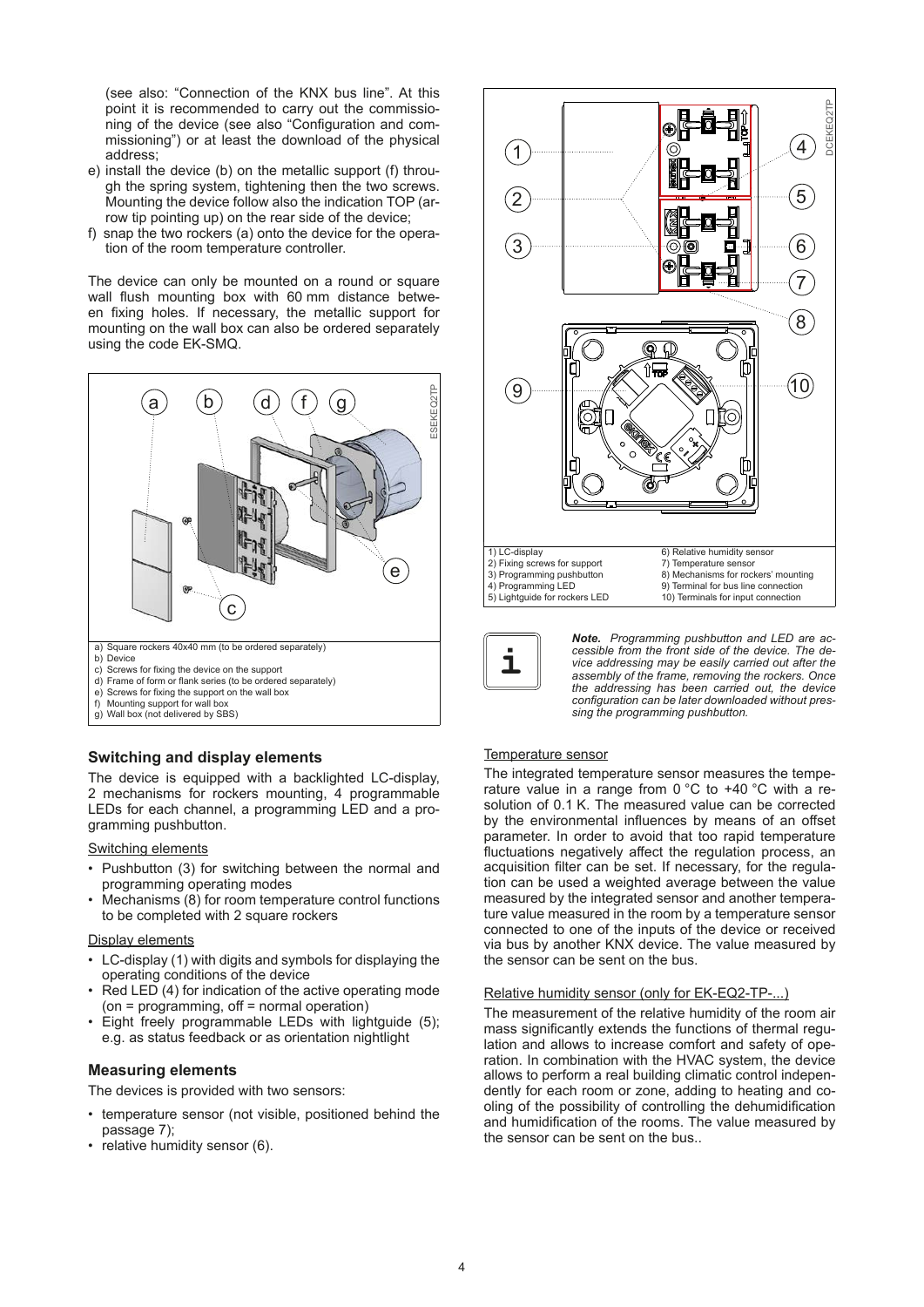



*Warning! The electrical connection of the device can be carried out only by qualified personnel. The incorrect installation may result in electric shock or fire. Before making the electrical connections, make sure the power supply has been turned off.*

### **Connection of the KNX bus line**

The connection of the KNX bus line is made with the terminal block (black/red) included in delivery and inserted into the slot of the housing.

Characteristics of the KNX terminal block

- spring clamping of conductors
- 4 seats for conductors for each polarity
- terminal suitable for KNX bus cable with single-wire conductors and diameter between 0.6 and 0.8 mm
- recommended wire stripping approx. 5 mm
- color codification:  $red = + (positive)$  bus conductor, black = − (negative) bus conductor

### **Connection of the inputs**

The connection of the inputs is made with the screw terminals (10) located at the rear side of the device. The maximum cable length is 10 m.

Characteristics of the terminals

- screw clamping of conductors
- maximum cross section of conductor 1 mm² (multi-wire)
- recommended wire stripping approx. 5 mm
- torque max 0.2 Nm

### **Available applications**

If configured as analogic, to an input it is allowed exclu-



*Warning! In order to supply the KNX bus lines use only KNX bus power supplies (e.g. ekinex EK-AB1- TP or EK-AG1-TP). The use of other power supplies can compromise the communication and damage the devices connected to the bus.*

sively the connection of NTC temperature sensors with characteristic resistance value of 10 kΩ at 25°C, β = 3435.

#### **Configuration and commissioning**

Configuration and commissioning of the device require the use of the ETS® (Engineering Tool Software) program V4 or later releases. These activities must be carried out according to the design of the building automation system done by a qualified planner.



*Note. The configuration and commissioning of KNX devices require specialized skills. To acquire these skills, you should attend the workshops at KNX cer-* **i** *tified training centers.*

# **Configuration**

For the configuration of the device parameters the corresponding application program or the whole ekinex® product database must be loaded in the ETS program. For detailed information on configuration options, refer to the application manual of the device available on the website www.ekinex.com.

| Configuration | <b>Application</b>                         |  |
|---------------|--------------------------------------------|--|
| Digital       | [DI] window sensor                         |  |
|               | [DI] card holder sensor                    |  |
|               | [DI] anticondensation sensor               |  |
| Analogic      | [AI] coil battery temperature sensor       |  |
|               | [AI] room temperature sensor               |  |
|               | [AI] antistratification temperature sensor |  |
|               | [AI] floor surface temperature sensor      |  |
|               | [AI] outdoor temperature sensor            |  |
|               | [AI] generic temperature sensor (NTC type) |  |



*Warning! Each input of the device is independently configurable as digital or analogic. The connection to an input of a device which does not match the parameter configuration carried out with ETS causes the impossibility to perform the desired function.* 

#### **Commissioning**

For commissioning the device the following activities are required:

- make the electrical connections as described above;
- turn on the bus power supply;
- switch the device operation to the programming mode by pressing the programming pushbutton located on the front side in the area for the mounting of the rockers. In this mode of operation, the programming LED is turned on;
- download into the device the physical address and the configuration with the ETS® program.

| Code              | <b>Application program</b><br>$(\## = \text{release})$ | Comm.<br>objects<br>(max nr.) | Group<br>addr.<br>(max nr.) |
|-------------------|--------------------------------------------------------|-------------------------------|-----------------------------|
| $EK-EP2-TP-.$     | APEKEP2TP##.knxprod                                    | 144                           | 144                         |
| <b>EK-EQ2-TP-</b> | APEKEQ2TP##.knxprod                                    | 144                           | 144                         |

At the end of the download the operation of the device automatically returns to normal mode; in this mode the programming LED is turned off. Now the bus device is programmed and ready for use.

#### Displaying physical address and firmware release

If enabled for this purpose with ETS, the device can display anytime its physical address and firmware release by the combined pressing of rockers. To display the information, simultaneously press  $-$  (minus) and  $\bullet \bullet \bullet \bullet$  on the upper rocker for more than 3 s. The display shows in sequence the number of area (A), line (L), device (d) and the firmware release (F). To scroll through the information press  $\bullet \bullet \bullet \bullet$  on the upper rocker. The display returns to the default information at the end of the time interval set with ETS or pressing  $\bullet \bullet \bullet \bullet$  on the lower rocker.